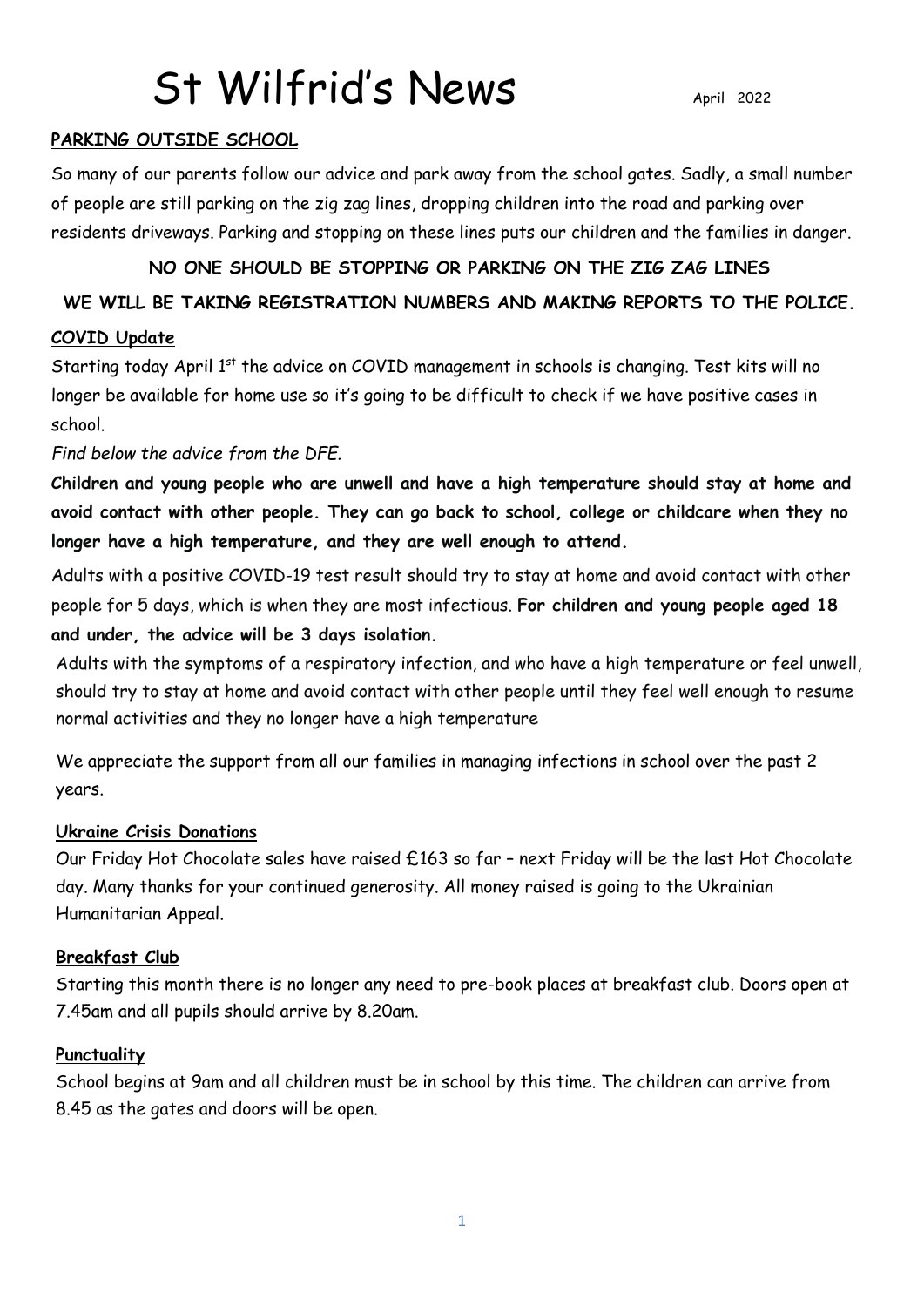

#### **Clothing Recycling Bank**

You may have noticed we now have a clothing bank collection bin at school. We are working with the School Connect project collecting and recycling unwanted and unloved clothing, bags and shoes (pairs) for collection and redistribution.

This is in addition to our current Eco projects in school – we now collect and recycle, clothes, batteries, crisp packets and small electrical equipment.

#### **Attendance**

If your child is going to be absent from school please contact the school office by phone or email [office@stwilfrids.bhcet.org.uk,](mailto:office@stwilfrids.bhcet.org.uk) or text. Please can any Dojo messages go to Miss Sands, thank you.

#### **Earrings**

As we've mentioned in previous Newsletters - **earrings are not to be worn in school.**

#### **Contact Details**

It is essential we have up to date contact information for parents and carers. If phone numbers or emails change please contact school immediately.

#### **Dojo**

Please check Dojo each day – we send most of our messages on here. If you are not yet connected please contact your child's class teacher.

| Diary Dates                              |                                           |
|------------------------------------------|-------------------------------------------|
| Friday 8 <sup>th</sup> April             | Last day of Spring Term                   |
| Monday 25 <sup>th</sup> April            | School reopens after Easter Holidays      |
| 25 <sup>th</sup> -29 <sup>th</sup> April | Eco Week                                  |
| Monday 2 <sup>nd</sup> May               | School closed for May Bank Holiday        |
| $9th - 12th$ May                         | Year 6 SATs                               |
| 16 <sup>th</sup> -20 <sup>th</sup> May   | Safety Week                               |
| $23^{rd}$ - 27 <sup>th</sup> May         | Platinum Jubilee Week                     |
| Friday 27 <sup>th</sup> May              | Last day before half term                 |
| Monday 6 <sup>th</sup> June              | Summer term begins                        |
| $20^{th}$ - 24 <sup>th</sup> June        | Health and Well Being Week                |
| Wednesday 20 <sup>th</sup> July          | Last day of Summer term                   |
| Tuesday 6 <sup>th</sup> September        | School reopens after the Summer holidays. |

### **Life at St Wilfrid's**

Sadly, Mrs A will be leaving us at the end of this term as Miss Walker is returning from her maternity leave and she will take over as class teacher in Year 5 after Easter.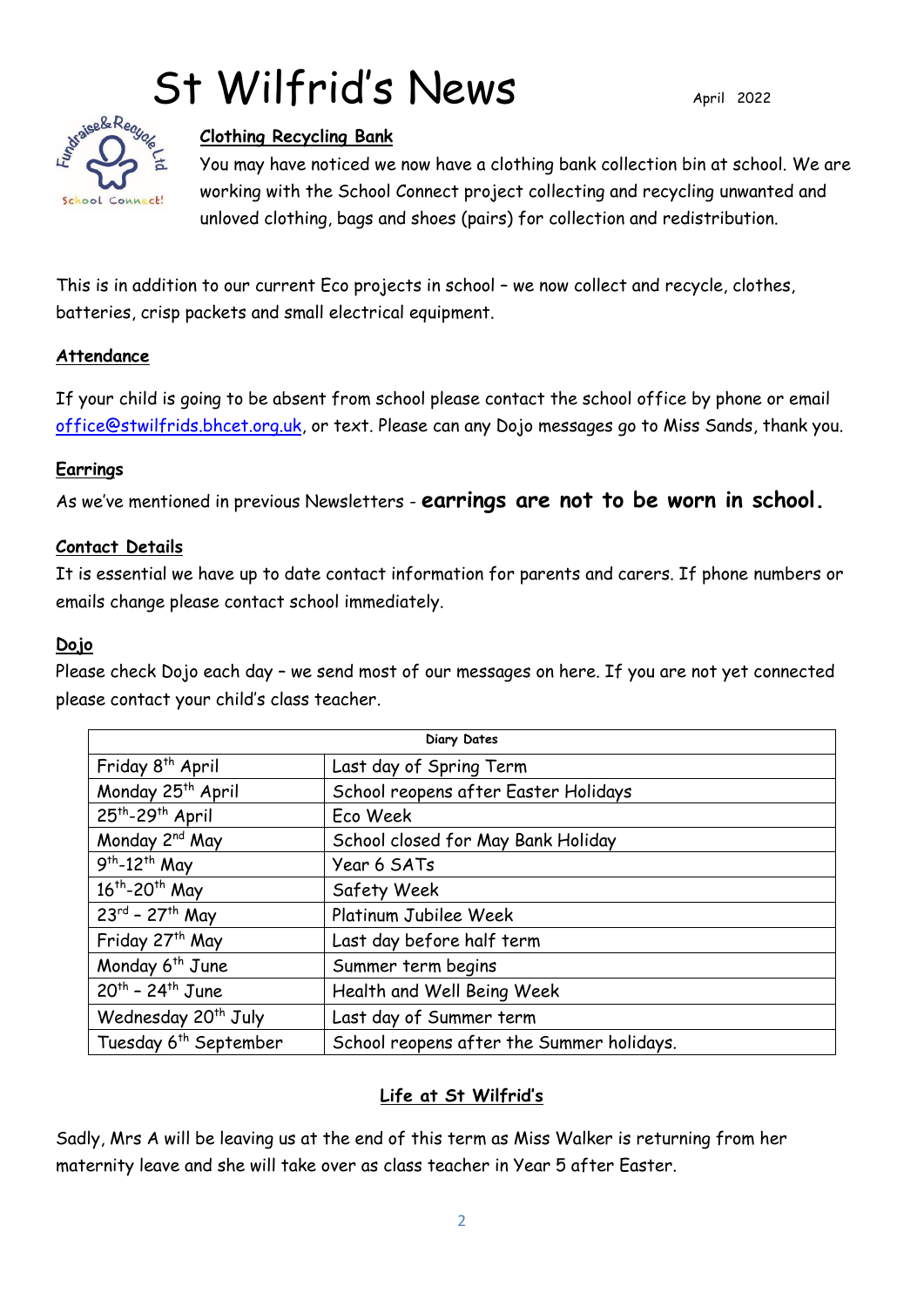#### **Jubilee Singers**

A group of children from Years 3,4,5 & 6 volunteered to be part of a music project with other schools in our trust. The recording will be used as part of our Jubilee Celebrations. We went to St John's to record a new version of the Hymn 'I Vow To Thee My Country'. They've worked really hard and their singing was brilliant.

#### **Football Stars**

Well done to our footballers from Years 3 and 4 who came third in a recent tournament at King James.

#### **Book Swap**

Don't forget we still have our BOOK SWAP STALL in school. It's a bit like a library, anyone can bring a book from home that they don't read so much anymore, and swap it for a new one.

If you like the story you've picked, you can even keep it forever! You can swap as many times as you like. We just ask that everyone sticks to – ONE IN, ONE OUT – and that the books that are put in the boxes are in good condition.

Book Swap can be found in the corner of the hall, outside Mrs Kinsey's 'office' area. There are picture books, chunky books, fact books and comics to swap.

#### **First Steps**

This week in First steps, the children have been focusing on the story of Jack and the Beanstalk. Nursery retold the story taking on the roles of the different characters and reception did some fantastic writing!

Both nursery and reception children planted their own bean, we will be observing them daily and can't wait for them to grow!



#### **Year 1**

This term Year 1 have enjoyed their gymnastic lessons with Michael and they acted out the Palm Sunday story, when Jesus rode back into Jerusalem.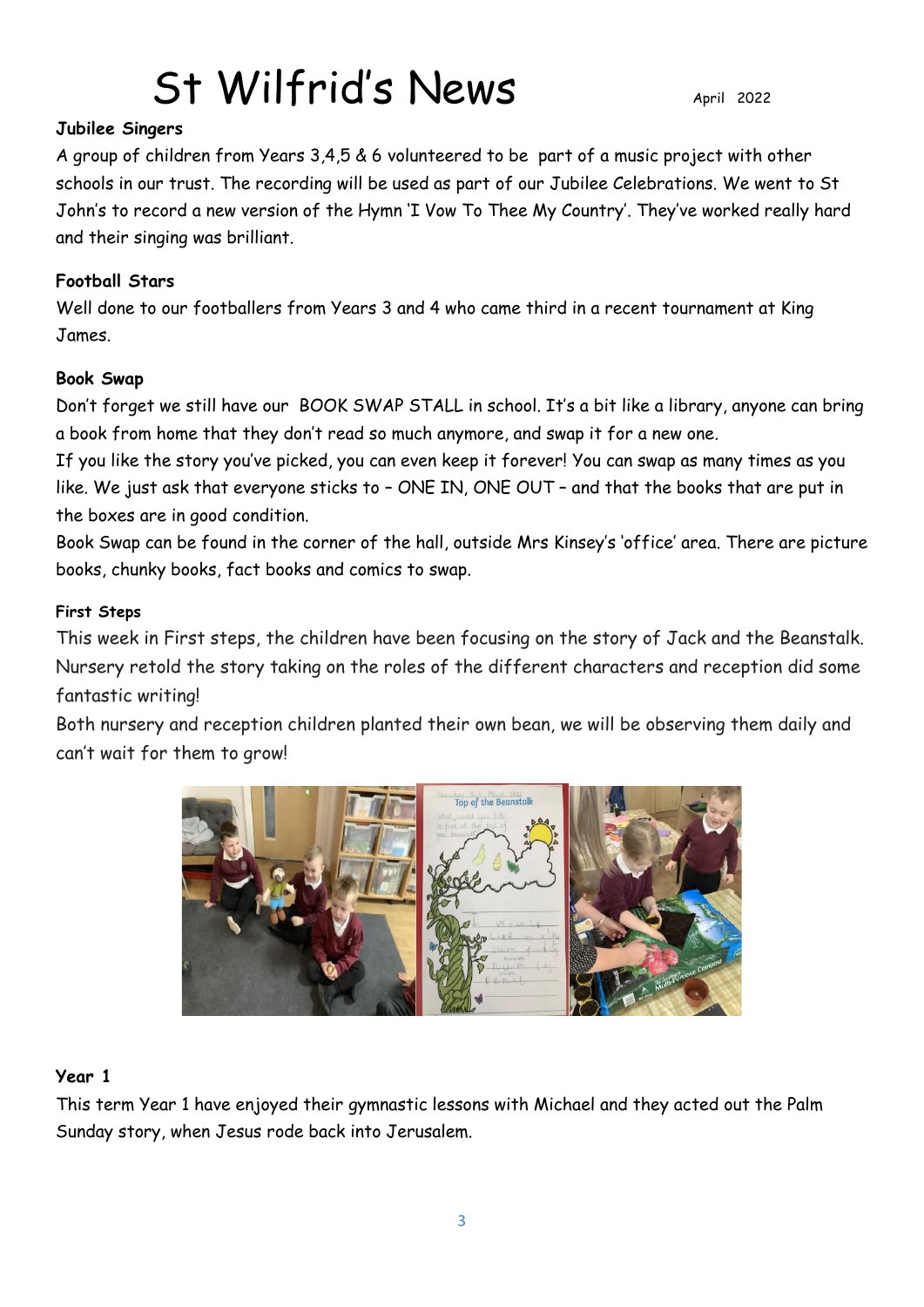

#### **Year 3**

Year 3 wrote to some of our favourite authors before half term, making sure we were formal in our tone and polite. We had lots of questions for them too.

This week we have had a reply from the brilliant Julia Donaldson!!!

She wrote a special postcard just to us, answering our questions and giving us advice about becoming authors! How amazing! She must have been really impressed by our letters.

She sent us a catalogue of all of her books and a sticker for everyone in the class.



#### **Year 4**

To finish their topic on the Romans, Year 4 had a visit from Mr Henderson who is an expert in history. He brought lots of helmets, shields and clothes like the Romans will have used.



#### **Year 6**

Year 6 will be joining Year 3 at the official opening of the Spanish Gallery next week.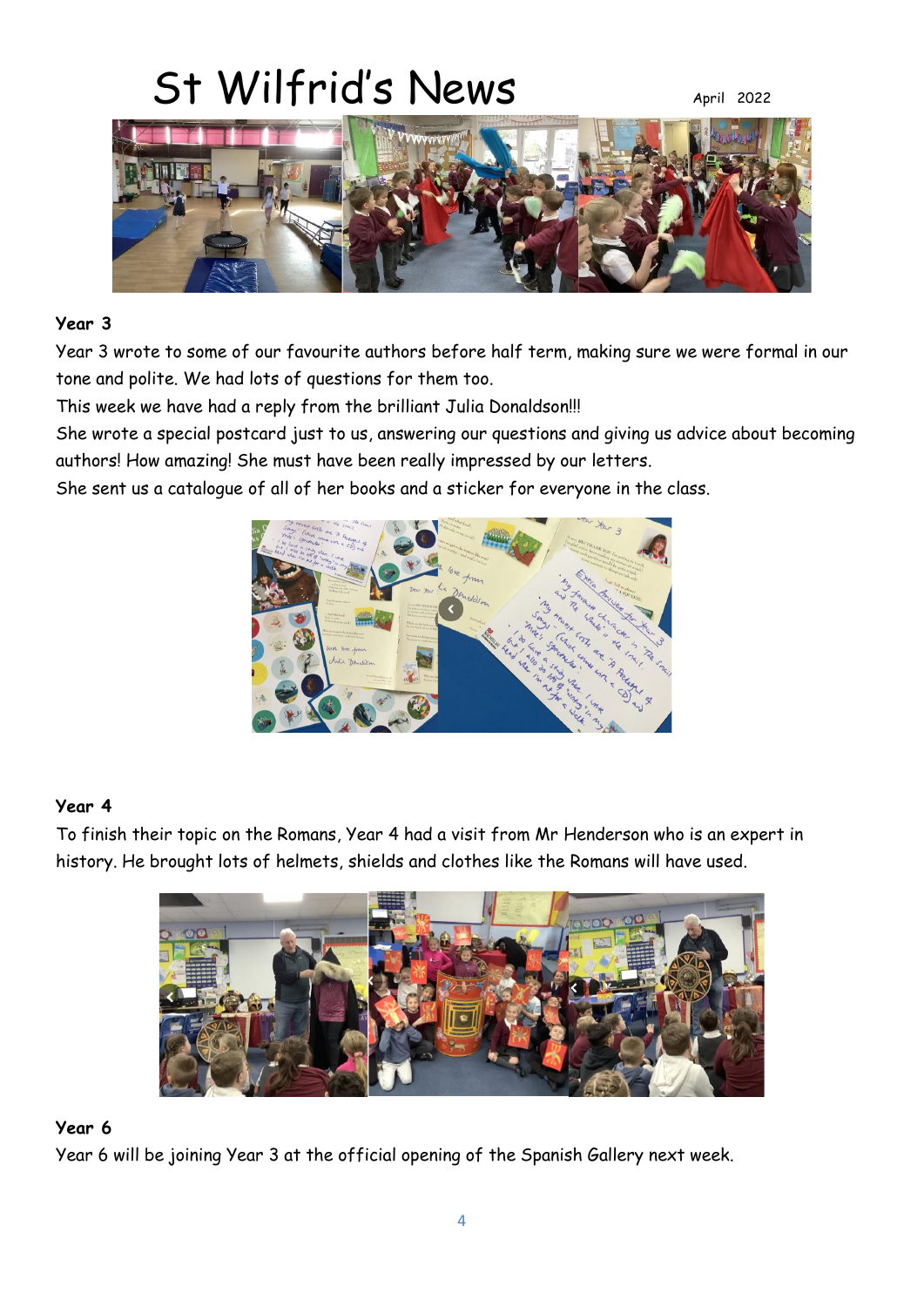### **Guide to managing** children's screen time

April 2022

### internet matters.org

### Effect on behaviour

Constant use of a device and features like auto-play on platforms can be habit forming and encourage children be spend longer on screens

### Effect on sleep

Blue light from phones can trick the brain into thinking it's still daylight making it difficult to sleep

### **Effect on** the brain

Screens can have a drug-like effect on the children's brains which can make them more anxious

It can make children more forgetful as they rely on things like Google, GPS and calendar alerts to look up information

## **What are the benefits?**



- Gives children access to a wealth of information to build their knowledge
- Technology takes away physical barriers to social connections to make children less isolated
- Exposure to tech has proven to improve children's learning and development
- Online games and activities enhance teamwork and creativity